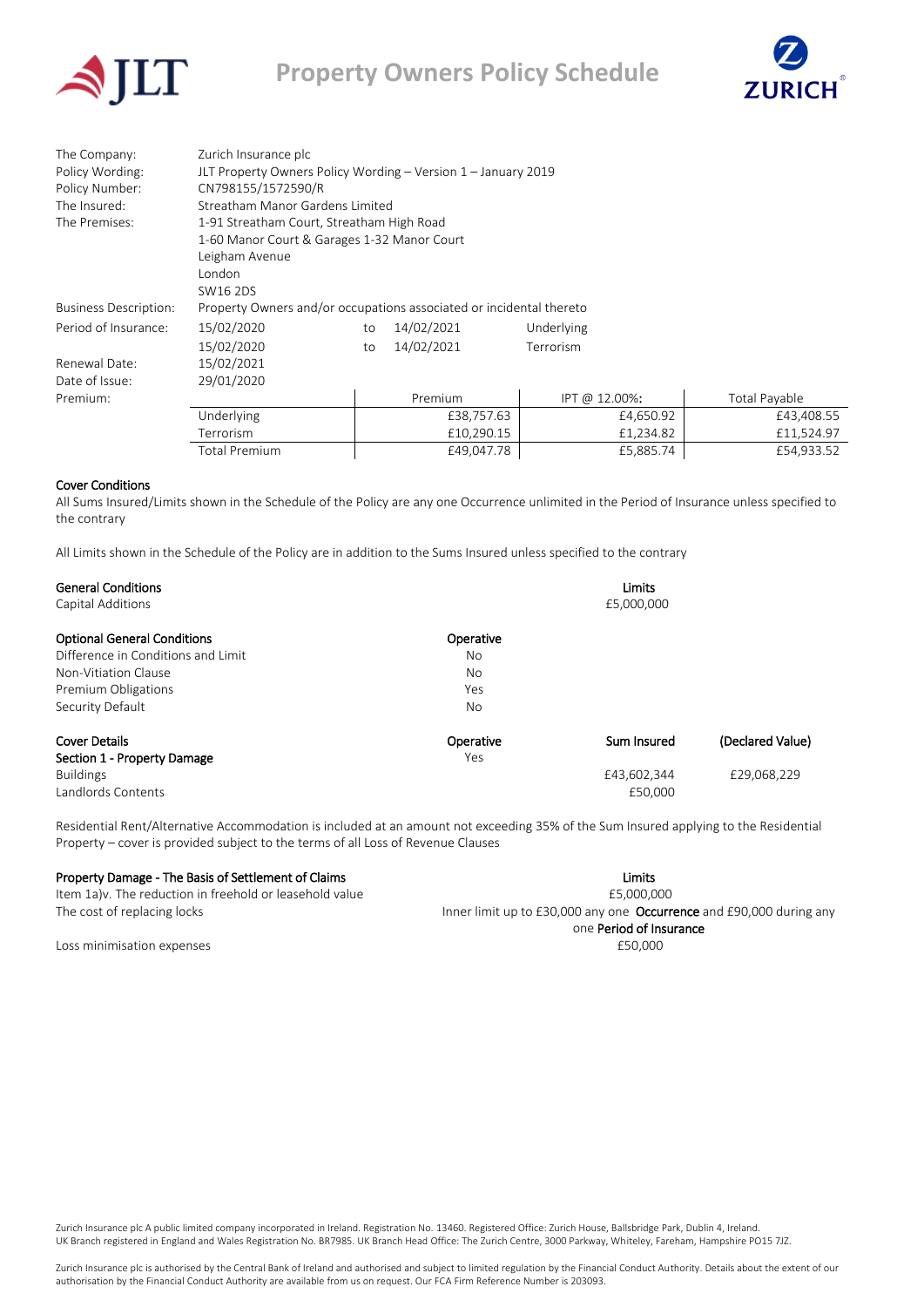# **Property Owners Policy Schedule**



Property Damage - Clauses Limits

Damage to Grounds by Emergency Services **1998** 2000 1250,000

Dilapidation  $£10,000$ Eviction of Unlawful Occupants **EVICE 2008** 2010 12:30 2009 2010 Exhibition Equipment **Exhibition** Equipment Extra Security Costs **2008** 2008 2012 2013 2014 2014 2015 2016 2017 2018 2019 2014 2017 2018 2019 2017 2018 2019 2017 2018 2019 2017 2018 2017 2018 2019 2017 2018 2019 2017 2018 2019 2017 2018 2017 2018 2017 2018 2017 2018

Frustrated Legal Costs **E15,000** Further Investigation Expenses **EXPENSION** 2002 2014 12:30 12:30 2004 Involuntary Bailee **E100,000** 

Leasehold Premises £5,000,000 Personal Possessions **E2,500** per person Privity of Contract **E10,000,000** Public Relations Expenses **EXPENSIONS EXPENSIONS ESO,000** Removal of Nests **E10,000** 

### Property Damage - Optional Clauses **Containers** Operative Limits

Diminution in Value The Trustee of the Ves and the Ves and the E1,000,000 Environmental Materials Yes £500,000 Flood Resilience and Protection Expenses The Contract of the Yes £1,000,000 Inadvertent Underinsurance - Professional Valuer No As per policy wording Incombustible Reinstatement Yes £1,000,000 Indexation **Indexation Indexation Network As per policy wording As per policy wording** Loss of Planning Consent The Consent Conservation of the Vescotial Australian Media Conservation of the Vescotia Munitions of War Yes As per policy wording

### Section 2 - Loss of Revenue No

Loss of Rent Receivable **Not Applicable** Not Applicable Not Applicable Not Applicable Not Applicable Other Income **Not Applicable Not Applicable** Not Applicable Not Applicable Not Applicable Not Applicable Accelerated Reinstatement Expenses **2008** 2014 12:50,000

### Loss of Revenue - Clauses Limits

Denial of Access **Inner limit up to £10,000,000** Failure of Utilities **Inner limit up to £10,000,000** Foul or Surface Water Drainage **E1,000,000** Loss of Attraction £1,000,000 Managing Agents Premises **E1,000,000** and the matrix of the matrix of the matrix of the matrix of the matrix of the matrix of the matrix of the matrix of the matrix of the matrix of the matrix of the matrix of the matrix o Notifiable Disease, Vermin, Defective Sanitary Arrangements, Murder & Suicide £1,000,000 Renewable Energy Income **E500,000** 

### Clauses Applying to both Property Damage and Loss of Revenue Limits

Automatic Cover from Exchange £5,000,000 Failure of Third Party Insurance **E5,000,000** Inadvertent Failure to Insure **E5,000,000** Loss of Licence **250,000** 

Contract Works £1,000,000 maximum any one contract plus an additional 20% of this limit in respect of professional fees Criminal Acts Rewards Costs £50,000 any one Occurrence and during any one Period of Insurance Dangerous Structures Notice **E1,000,000** any one **Occurrence** and £2,000,000 during any one Period of Insurance Fly Tipping **E50,000** any one **Occurrence** and £250,000 during any for the state of the state of the state of the state of the state of the state of the state of the state of the state of the state of the state of the stat one Period of Insurance Japanese Knotweed **E10,000** any one **Occurrence** and £30,000 during any one Period of Insurance Unexpected Archaeological Discoveries **2000 any one Occurrence** and during any one Period of Insurance

### Cover Details Operative Sum Insured

Maximum Indemnity Period

Business Rates **E100,000** any one **Occurrence** and £500,000 during any one **Occurrence** and £500,000 during any one Period of Insurance

Zurich Insurance plc A public limited company incorporated in Ireland. Registration No. 13460. Registered Office: Zurich House, Ballsbridge Park, Dublin 4, Ireland. UK Branch registered in England and Wales Registration No. BR7985. UK Branch Head Office: The Zurich Centre, 3000 Parkway, Whiteley, Fareham, Hampshire PO15 7JZ.

Zurich Insurance plc is authorised by the Central Bank of Ireland and authorised and subject to limited regulation by the Financial Conduct Authority. Details about the extent of our authorisation by the Financial Conduct Authority are available from us on request. Our FCA Firm Reference Number is 203093.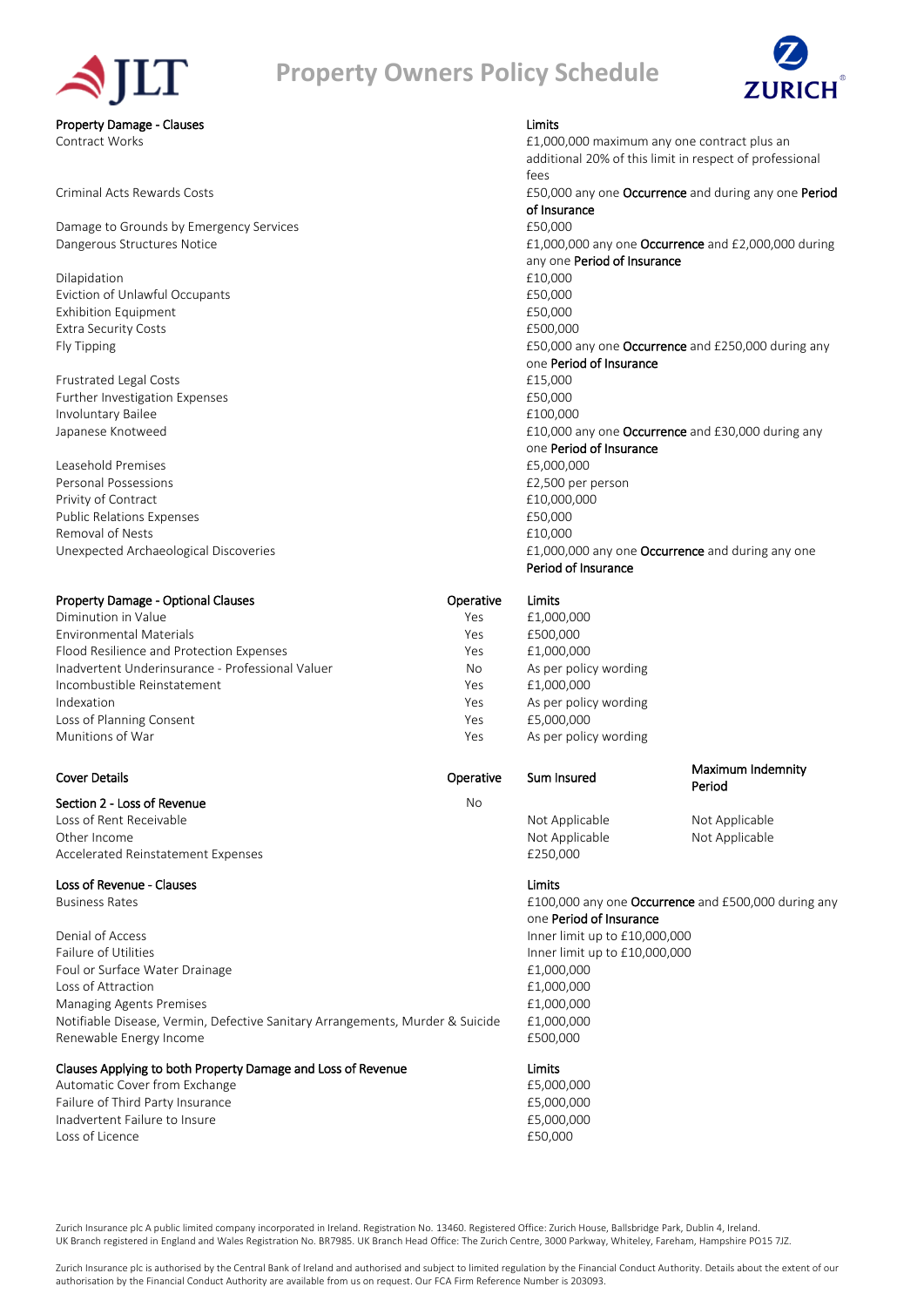

| Optional Clauses Applying to both Property Damage and Loss of<br>Revenue | Operative | Limits                                                                         |
|--------------------------------------------------------------------------|-----------|--------------------------------------------------------------------------------|
| Claims Advocacy Expenses                                                 | Yes       | £150,000 any one Occurrence and £300,000 during any<br>one Period of Insurance |
| Rise in Water Table                                                      | Yes       | Inner limit up to £100,000                                                     |
| Cover Details                                                            | Operative |                                                                                |
| Section 3 - Terrorism Insurance                                          | Yes       |                                                                                |
| The Insured's Contribution $-$ Section 1, 2, & 3                         |           |                                                                                |
| Subsidence, Landslip and Heave                                           |           | £1,000                                                                         |
| Fire, Lightning, Explosion and Aircraft                                  |           | <b>NIL</b>                                                                     |
| All Other Insured Damage                                                 |           | £250                                                                           |
| Escape of water                                                          |           | £1,500                                                                         |

being the amount of each and every Occurrence to be borne by the Insured

 $\blacktriangle$ JLT

| <b>Cover Details</b>                                                                                                                    | Operative |             |
|-----------------------------------------------------------------------------------------------------------------------------------------|-----------|-------------|
| Section 4 - Property Owners Liability<br>Limits of Liability:                                                                           | Yes       |             |
| Public Liability - any one Occurrence unlimited in the Period of Insurance with                                                         |           | £10,000,000 |
| legal costs in addition                                                                                                                 |           |             |
| Products Liability - any one Occurrence and in the aggregate in the Period of                                                           |           | £10,000,000 |
| Insurance with legal costs in addition                                                                                                  |           |             |
| Asbestos Liability - any one Occurrence and in the aggregate in the Period of<br>Insurance inclusive of legal costs                     |           | £5,000,000  |
| Contractors Non-negligent Liability - any one Occurrence inclusive of legal costs                                                       |           | £1,000,000  |
| Environmental Statutory Clean up Costs - any one Occurrence and in the<br>aggregate in the Period of Insurance inclusive of legal costs |           | £1,000,000  |
| <b>Financial Loss</b> - any one occurrence and in the aggregate in the period of<br>insurance inclusive of legal costs                  |           | £250,000    |
| Legionella - any one Occurrence and in the aggregate in the Period of Insurance<br>inclusive of legal costs                             |           | £5,000,000  |
| Libel & Slander- any one Occurrence and in the aggregate in the Period of                                                               |           | £250,000    |
| <b>Insurance</b> inclusive of legal costs                                                                                               |           |             |
| Terrorism Liability - any one occurrence and in the aggregate in the period of<br>insurance inclusive of legal costs                    |           | £5,000,000  |
| The Insured's Contribution - Section 4                                                                                                  |           |             |
| Third Party Property Damage                                                                                                             |           | £250        |
| being the amount of each and every Occurrence to be borne by the Insured                                                                |           |             |
|                                                                                                                                         | Operative |             |
| Property Owners Liability Exclusion 6.                                                                                                  | No        |             |
| <b>Cover Details</b>                                                                                                                    | Operative |             |
| Section 5 - Employers Liability                                                                                                         | Yes       |             |
| Limit of Liability:                                                                                                                     |           |             |
| <b>Employers Liability -</b> any one occurrence unlimited in the period of insurance<br>with legal costs included                       |           | £10,000,000 |
| The Insured's Contribution - Section 5                                                                                                  |           |             |
| Any one Occurrence                                                                                                                      |           | Nil         |
| being the amount of each and every Occurrence to be borne by the Insured                                                                |           |             |

Zurich Insurance plc A public limited company incorporated in Ireland. Registration No. 13460. Registered Office: Zurich House, Ballsbridge Park, Dublin 4, Ireland. UK Branch registered in England and Wales Registration No. BR7985. UK Branch Head Office: The Zurich Centre, 3000 Parkway, Whiteley, Fareham, Hampshire PO15 7JZ.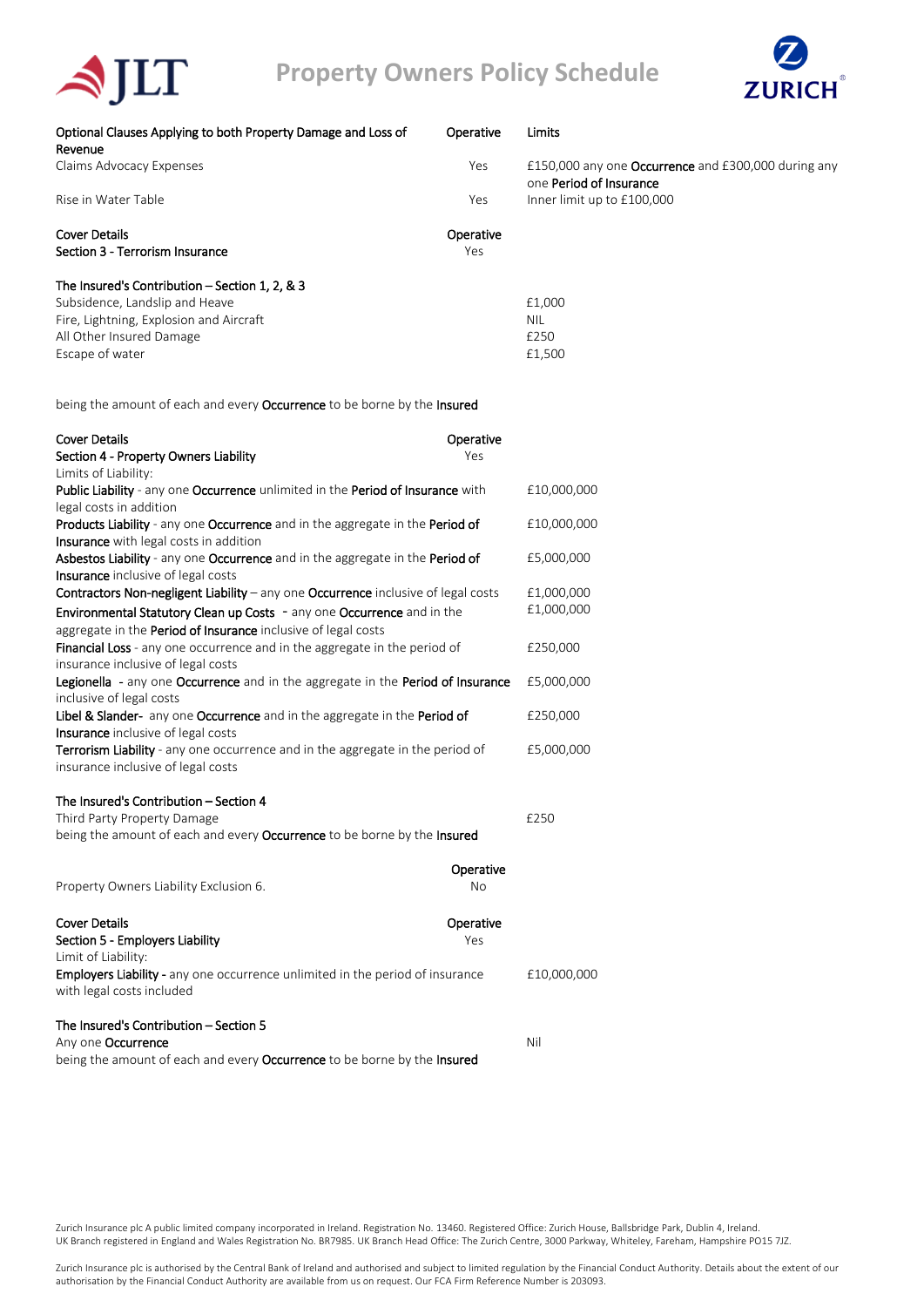

## **Property Owners Policy Schedule**



| <b>Cover Details</b>                                                                   | Operative |                           |
|----------------------------------------------------------------------------------------|-----------|---------------------------|
| Section 6 - Legal Contingencies                                                        | Yes       |                           |
| Limit of Liability:                                                                    |           | £100,000                  |
| The Insured's Contribution - Section 6                                                 |           |                           |
| All losses                                                                             |           | Nil                       |
| being the amount of each and every <b>Occurrence</b> to be borne by the <b>Insured</b> |           |                           |
| <b>Claims Conditions - All Sections</b>                                                | Operative |                           |
| 3. Subrogation d                                                                       | Yes       |                           |
| 3. Subrogation e                                                                       | No        |                           |
| Endorsement applicable to this policy                                                  | Operative | <b>Endorsement Number</b> |

General Interests: The interest of superior landlords landlords lessees underlessees assignees licencees financiers lenders receivers and or mortgagees of Property insured are noted in the insurance provided subject to their names being disclosed to the Company by the Insured in the event of any claim

Schedule Notes:

Authorised **Example 20** On behalf of the Company named in this Schedule

KEEP THIS SCHEDULE SAFELY WITH YOUR POLICY DOCUMENTS